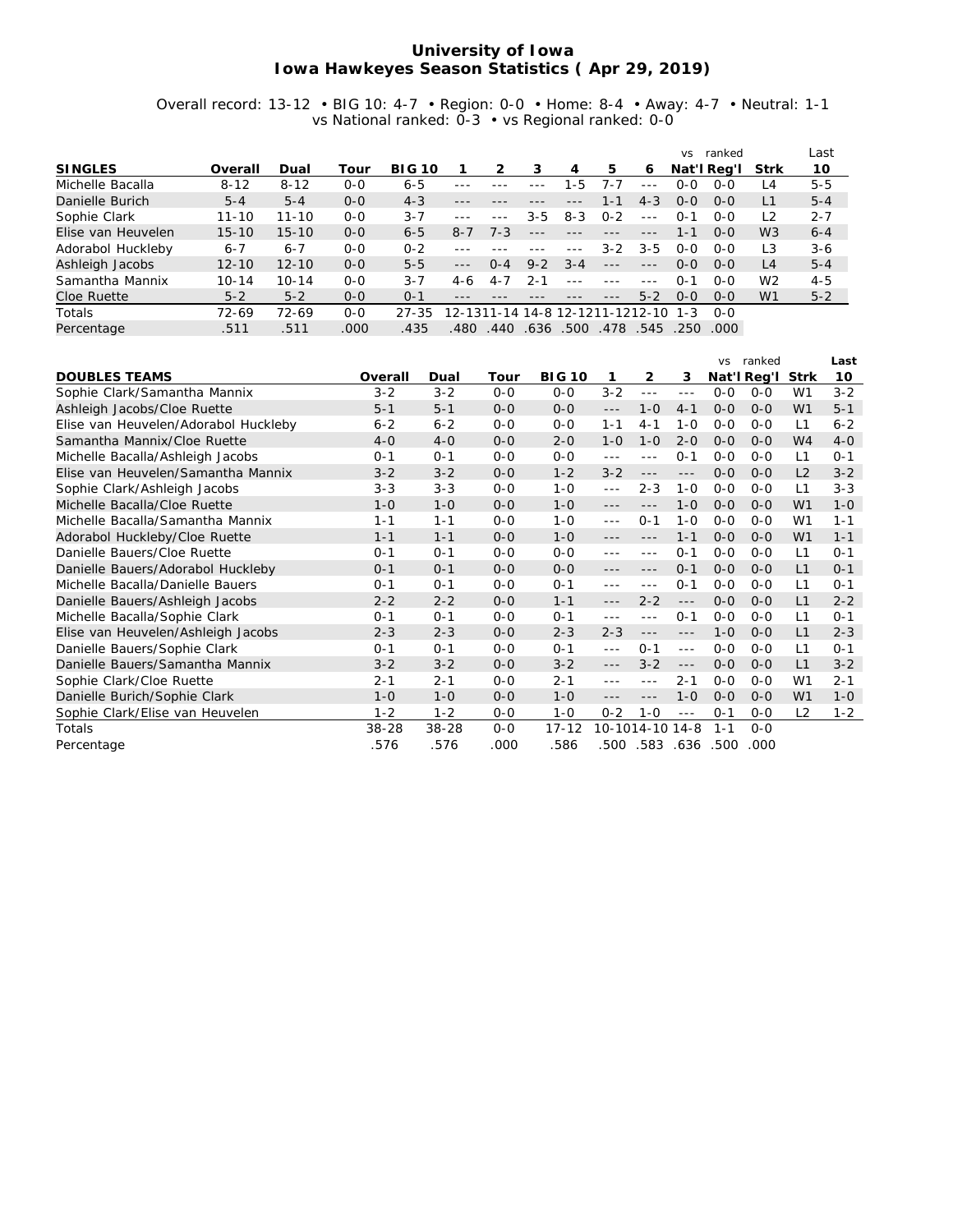#### **University of Iowa Iowa Hawkeyes Season Statistics ( Apr 29, 2019)**

| Date            | Opponent                     |    | Score   |           | Overall BIG 10 | Nat'l | Reg'l |
|-----------------|------------------------------|----|---------|-----------|----------------|-------|-------|
| Jan. 18, 2019   | XAVIER MUSKATEERS            | W  | $7 - 0$ | $1-0$     | $0 - 0$        |       |       |
| Jan. 20         | NORTH TEXAS MEAN GREEN       | W  | $5-2$   | $2 - 0$   | $O-O$          |       |       |
| Jan. 26, 2019   | at Dartmouth Big Green       | W  | $6 - 1$ | $3-0$     | $O-O$          |       |       |
| Jan. 27         | vs Brown University Bears    | W  | $6 - 1$ | $4-0$     | $0 - 0$        |       |       |
| Feb 8, 2019     | <b>IOWA STATE CYCLONES</b>   | W  | $4 - 1$ | $5-0$     | $0 - 0$        |       |       |
| Feb 09, 2019    | <b>DEPAUL</b>                | W  | $6 - 1$ | $6-0$     | $O-O$          |       |       |
| Feb 17, 2019    | at Marquette Golden Eagles   | W  | $4 - 3$ | $7-0$     | $0 - 0$        |       |       |
| * Feb 24, 2019  | PENN STATE                   | L  | $3 - 4$ | $7 - 1$   | $O - 1$        |       |       |
| Feb 22, 2019    | at #10 Northwestern Wildcats | L  | $O - 7$ | $7 - 2$   | $0 - 1$        |       |       |
| Mar 2, 2019     | at #37 Kansas State Wildcats | L. | $1 - 4$ | $7 - 3$   | $0 - 1$        |       |       |
| Mar 09, 2019    | FURMAN PALADINS              | L  | $2 - 5$ | $7 - 4$   | $0 - 1$        |       |       |
| Mar 10, 2019    | at Florida Gulf Coast Eagles | W  | $5-2$   | $8 - 4$   | $0 - 1$        |       |       |
| Mar 12, 2019    | NOTRE DAME FIGHTING IRISH    | L  | $0 - 7$ | $8-5$     | $O - 1$        |       |       |
| $*3/16/2019$    | at Michigan State            | L  | $3 - 4$ | $8 - 6$   | $0 - 2$        |       |       |
| * Mar 17, 2019  | at #14 Michigan Wolverines   | L  | $0 - 7$ | $8 - 7$   | $0 - 3$        |       |       |
| * Mar 24, 2019  | at #14 Ohio State            | L  | $2 - 5$ | $8 - 8$   | $0 - 4$        |       |       |
| * Mar 29, 2019  | PURDUE BOILERMAKERS          | W  | $4 - 1$ | $9 - 8$   | $1 - 4$        |       |       |
| * Mar 31, 2019  | <b>INDIANA HOOSIERS</b>      | W  | $4 - 3$ | $10 - 8$  | $2 - 4$        |       |       |
| * Apr 05, 2019  | RUTGERS SCARLET KNIGHTS      | W  | $6 - 1$ | $11 - 8$  | $3 - 4$        |       |       |
| * Apr 07, 2019  | MARYLAND TERRAPINS           | W  | $6 - 1$ | $12 - 8$  | $4 - 4$        |       |       |
| * Apr 13, 2019  | NEBRASKA CORNHUSKERS         | L  | $2 - 4$ | $12-9$    | $4 - 5$        |       |       |
| * Apr. 20, 2019 | at #42 Wisconsin             | L  | $2 - 4$ | $12 - 10$ | $4 - 6$        |       |       |
| * Apr 21, 2019  | at Minnesota Golden Gophers  | L  | $2 - 5$ | $12 - 11$ | $4 - 7$        |       |       |
| Apr 25, 2019    | at Indiana                   | W  | $4 - 2$ | $13 - 11$ | $4 - 7$        |       |       |
| Apr 26, 2019    | vs #40 Wisconsin             |    | $3 - 4$ | $13 - 12$ | $4 - 7$        |       |       |

|                    |         |           |         |               |         |               |          | VS      | ranked  |
|--------------------|---------|-----------|---------|---------------|---------|---------------|----------|---------|---------|
| <b>DOUBLES</b>     | Overall | Dual      | Tour    | <b>BIG 10</b> |         | $\mathcal{D}$ | 3        | Nat'l   | Rea'l   |
| Sophie Clark       | 10-10   | $10 - 10$ | $O - O$ | $5 - 3$       | $3 - 4$ | $3 - 4$       | $4 - 2$  | $O - 1$ | $0 - 0$ |
| Adorabol Huckleby  | 7-4     | 7-4       | $0 - 0$ | $1 - 0$       | 1-1     | $4 - 1$       | $2 - 2$  | $0 - 0$ | $O-O$   |
| Ashleigh Jacobs    | 12-10   | 12-10     | $O-O$   | $4 - 4$       | $2 - 3$ | $5 - 5$       | $5 - 2$  | 1-0     | $0 - 0$ |
| Samantha Mannix    | 14-7    | 14-7      | $0 - 0$ | $7 - 4$       | 7-4     | $4 - 3$       | $3-0$    | $O-O$   | $O - O$ |
| Cloe Ruette        | 13-4    | 13-4      | $O-O$   | $6 - 1$       | 1-0     | $2 - 0$       | $10 - 4$ | $O-O$   | $O - O$ |
| Elise van Heuvelen | 12-9    | 12-9      | $0 - 0$ | $4 - 5$       | $6 - 8$ | $5 - 1$       | 1-0      | 1 - 1   | $0 - 0$ |
| Michelle Bacalla   | $2 - 4$ | $2 - 4$   | $0 - 0$ | $2 - 2$       | ---     | $0 - 1$       | $2 - 3$  | $0 - 0$ | $0 - 0$ |
| Danielle Bauers    | $5 - 8$ | 5-8       | $0 - 0$ | $4 - 5$       |         | $5 - 5$       | $0 - 3$  | $0 - 0$ | $O - O$ |
| Danielle Burich    | 1-0     | 1-0       | $0 - 0$ | 1-0           |         |               | 1-0      | $0 - 0$ | $0 - 0$ |
|                    | 38-28   | 38-28     | $O-O$   | 17-12         | IO-10   | 14-10         | 14-8     | 1 - 1   | $O-O$   |
| Percentage         | .576    | 576       | .000    | 586           | .500    | 583           | .636     | .500    | .000    |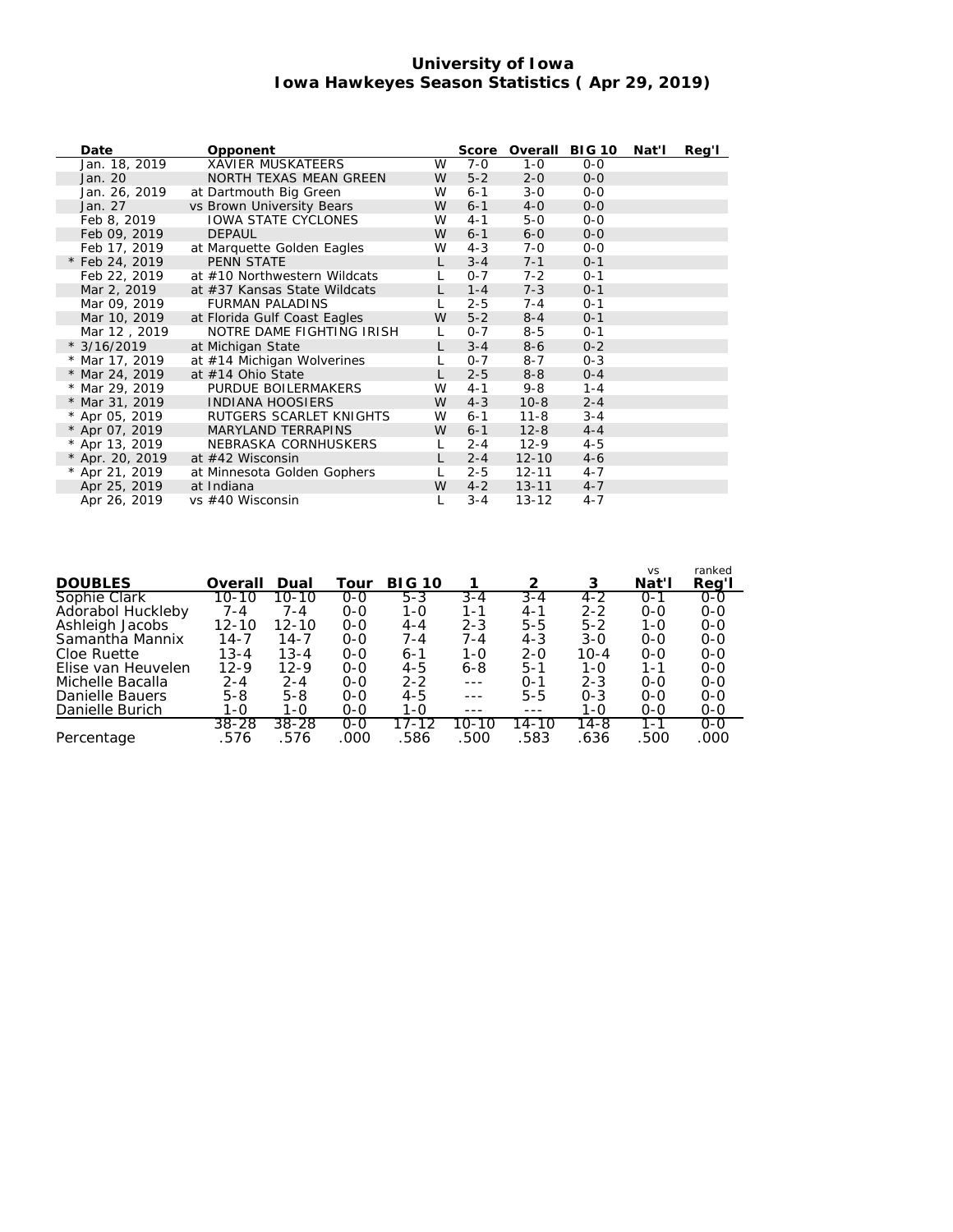|                |                              |              | Singles |              |   |              |                | Doubles |              |    |                |              |
|----------------|------------------------------|--------------|---------|--------------|---|--------------|----------------|---------|--------------|----|----------------|--------------|
| Date           | Opponent                     |              | Score   | -1           | 2 | 3            | $\overline{4}$ | 5       | 6            | 1  | $\overline{2}$ | 3            |
| Jan. 18        | <b>XAVIER MUSKATEERS</b>     | W            | $7 - 0$ | W            | W | W            | W              | W       | W            | W  | W              | W            |
| Jan. 20        | NORTH TEXAS MEAN GREEN       | W            | $5 - 2$ | W            | L | W            | W              |         | W            | L  | W              | W            |
| Jan. 26        | at Dartmouth Big Green       | W            | $6 - 1$ | W            | W | W            | W              | W       | L            | W  | W              | W            |
| Jan. 27        | vs Brown University Bears    | W            | $6 - 1$ | L.           | W | W            | W              | W       | W            |    | W              | W            |
| Feb 8, 2019.   | <b>IOWA STATE CYCLONES</b>   | W            | $4 - 1$ | W            | W |              | W              |         | W            | L  | W              |              |
| Feb 09, 2019   | <b>DEPAUL</b>                | W            | $6 - 1$ | $\mathsf{L}$ | W | W            | W              | W       | W            | W  |                | W            |
| Feb 17, 2019   | at Marquette Golden Eagles   | W            | $4 - 3$ |              | W |              | W              |         | W            | W  | W              |              |
| * Feb 24, 2019 | <b>PENN STATE</b>            | $\mathsf{L}$ | $3 - 4$ | $\mathsf{L}$ | W | W            |                |         |              | W  | W              | W            |
| Feb 22, 2019   | at #10 Northwestern Wildcats | L            | $0 - 7$ |              |   |              |                |         |              | L  |                | W            |
| Mar 2, 2019.   | at #37 Kansas State Wildcats | L.           | $1 - 4$ |              |   | W            | L              |         |              | W  | L              | L            |
| Mar 09, 2019   | <b>FURMAN PALADINS</b>       | L            | $2 - 5$ | W            |   |              | W              |         | L            |    |                | L            |
| Mar 10, 2019   | at Florida Gulf Coast Eagles | W            | $5 - 2$ | $\mathsf{L}$ | W | W            | W              |         | W            | W  | W              |              |
| Mar 12         | NOTRE DAME FIGHTING IRISH    | L            | $0 - 7$ | L            | L |              | L              |         |              |    |                | L            |
| $*3/16/2019$   | at Michigan State            | $\mathbf{L}$ | $3 - 4$ | W            | W |              | $\mathsf{L}$   | W       | L            | L. |                | L            |
| * Mar 17, 2019 | at #14 Michigan Wolverines   | L            | $0 - 7$ | L            |   |              |                |         |              | L  |                |              |
| * Mar 24, 2019 | at #14 Ohio State            | L.           | $2 - 5$ |              |   |              | W              |         |              | W  |                | W            |
| * Mar 29, 2019 | PURDUE BOILERMAKERS          | W            | $4 - 1$ | L            | W |              | W              | W       |              | L  | W              | W            |
| * Mar 31, 2019 | <b>INDIANA HOOSIERS</b>      | W            | $4 - 3$ | W            |   | W            | L              | W       | W            | L  |                | W            |
| * Apr 05, 2019 | RUTGERS SCARLET KNIGHTS      | W            | $6 - 1$ | W            | W | W            | L              | W       | W            | W  | W              | L            |
| * Apr 07, 2019 | MARYLAND TERRAPINS           | W            | $6 - 1$ | W            |   | W            | W              | W       | W            |    | W              | W            |
| * Apr 13, 2019 | NEBRASKA CORNHUSKERS         | L            | $2 - 4$ | L            |   | W            |                | W       | L            | L  |                | W            |
| * Apr. $20$    | at #42 Wisconsin             | $\mathsf{L}$ | $2 - 4$ | $\mathsf{L}$ |   |              |                |         | W            | W  | W              |              |
| * Apr 21, 2019 | at Minnesota Golden Gophers  | L            | $2 - 5$ | W            | L | $\mathbf{L}$ | L              |         | L            |    | W              | W            |
| Apr 25, 2019   | at Indiana                   | W            | $4 - 2$ | W            |   | W            |                | W       | $\mathsf{u}$ | L  | W              | W            |
| Apr 26, 2019   | $vs$ #40 Wisconsin           | L            | $3 - 4$ | W            |   | W            |                |         | W            | L  |                | $\mathsf{u}$ |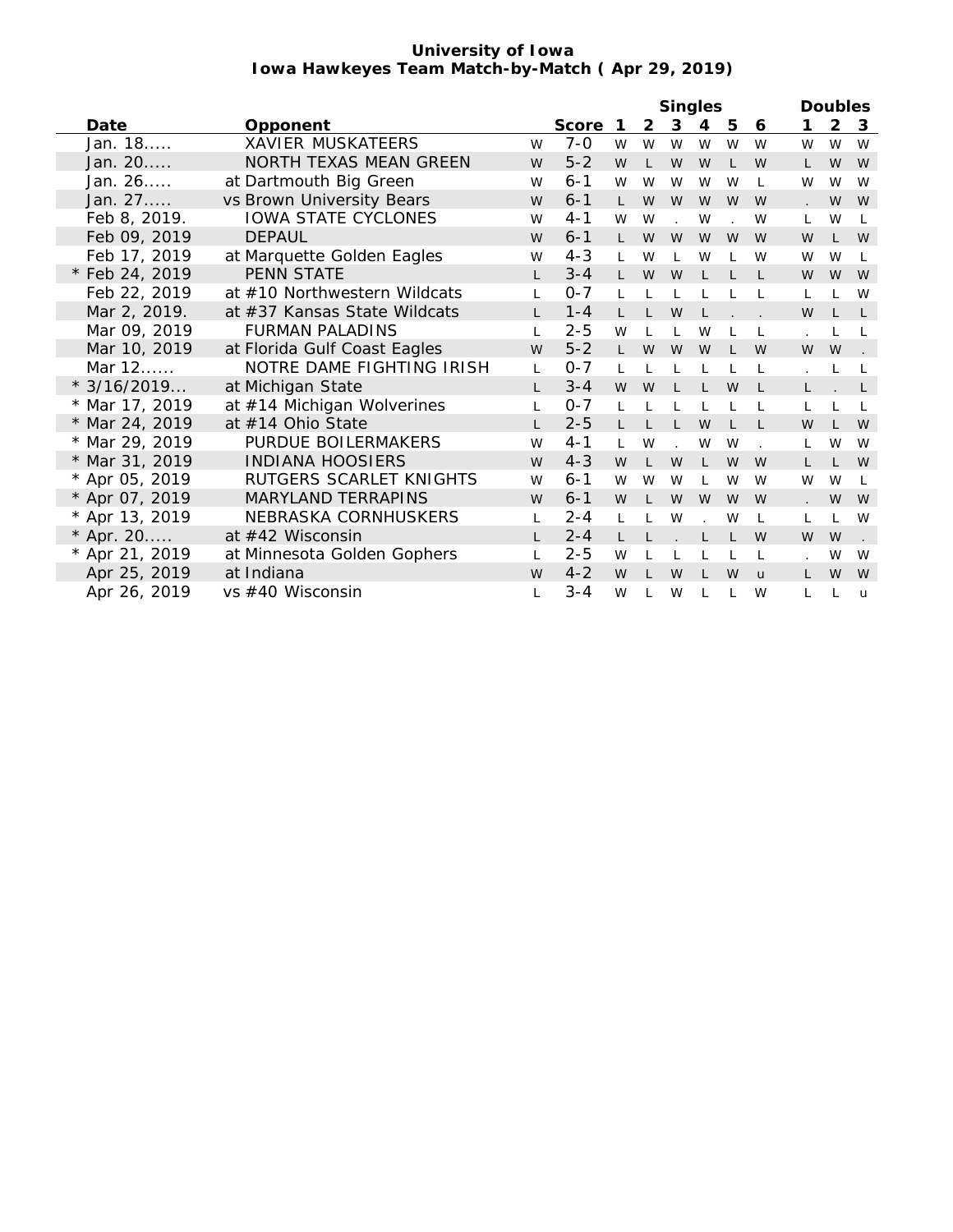#### **Michelle Bacalla**

|            | <b>SINGLES</b>         | Team/School                                    |                | Po Opponent (Rank Nat/Reg)          |                                             | Singles score                   |
|------------|------------------------|------------------------------------------------|----------------|-------------------------------------|---------------------------------------------|---------------------------------|
|            | Feb 8, 2019            | Iowa State Cyclones                            |                | 5 Annabella Bonadonna               | $\omega_{\rm{max}}$ and $\omega_{\rm{max}}$ | $5-7, 6-3$                      |
|            | Feb 09, 201            | DePaul                                         |                | 5 Milica Tesic <b>Security</b> 1997 |                                             | Won 6-3, 6-3                    |
|            |                        | Feb 17, 201 at Marquette Golden Eagles         |                | 4 Alexandrina Chinikov              |                                             | Won 6-4, 6-3                    |
| $\star$    | Feb 24, 201            | Penn State                                     |                | 5 Samantha Smith                    |                                             | Lost $6-1$ , $3-6$ , $5-7$      |
|            |                        | Feb 22, 201 at #10 Northwestern Wildca         |                | 5 Rheeya Doshi                      |                                             | Lost 6-7 (3-7), 7-5, 0-1 (3-10) |
|            |                        | Mar 2, 2019 at #37 Kansas State Wildcat        |                | 4 Anna Turco                        |                                             | Lost $2-6, 1-6$                 |
|            | Mar 09, 201            | Furman Paladins                                |                | 5 Madison Dillon                    |                                             | Lost $2-6, 6-1, 1-6$            |
|            |                        | Mar 10, 201 at Florida Gulf Coast Eagles       |                | 5 Patricia Villar                   |                                             | Lost 3-6, 5-7                   |
|            | Mar $12$               | Notre Dame Fighting Irish                      |                | 5 Brooke Broda                      |                                             | Lost $4-6, 6-4, 0-1 (8-0)$      |
| $^{\star}$ |                        | 3/16/2019 at Michigan State<br><u>a sa san</u> |                | 5 Emily Metcalf                     |                                             | Won 7-5, 1-6, 6-2               |
| $\star$    |                        | Mar 17, 201 at #14 Michigan Wolverines         |                | 5 Anca Craciun                      |                                             | Lost $4-6, 6-7 (1-0)$           |
| $^{\star}$ |                        | Mar 24, 201 at #14 Ohio State                  |                | 5 Danielle Wolf                     |                                             | Lost $3-6, 0-6$                 |
| $\star$    | Mar 29, 201            | Purdue Boilermakers                            |                | 5 Alex Sabe                         |                                             | Won 6-3, 6-3                    |
| $\star$    | Mar 31, 201            | <b>Indiana Hoosiers</b><br><u>a sa san</u>     |                | 5 Michelle McKamey                  |                                             | Won 0-6, 7-5, 6-3               |
| $\star$    | Apr 05, 201            | Rutgers Scarlet Knights                        | 5              | Jaci Cohcrane                       |                                             | Won 6-3, 6-2                    |
| $\star$    | Apr 07, 201            | <b>Maryland Terrapins</b>                      |                | 5 Zoe Kulkarni                      |                                             | Won 6-2, 6-0                    |
| $\star$    | Apr 13, 201            | Nebraska Cornhuskers                           |                | 5 Jessica Aragon                    |                                             | Won 6-1, 6-2                    |
| $^{\star}$ | Apr. 20                | at #42 Wisconsin                               | $\overline{4}$ | Ava Markham                         |                                             | Lost $3-6, 6-2, 3-6$            |
| $\star$    |                        | Apr 21, 201 at Minnesota Golden Gopher         |                | 4 Cammy Frei                        |                                             | Lost $1-6, 6-2, 0-6$            |
|            | Apr 25, 201 at Indiana |                                                |                | 4 Jelly Bozovic                     |                                             | Lost $4-6, 2-6$                 |
|            | Apr 26, 201            | vs #40 Wisconsin                               |                | 4 Ava Markham                       |                                             | Lost $1-6, 6-4, 1-6$            |
|            |                        |                                                |                |                                     |                                             |                                 |

| DOUBLES Team/School |  | Po Opponent (Rank Nat/Reg)       | Doubles score/partner                                          |                          |
|---------------------|--|----------------------------------|----------------------------------------------------------------|--------------------------|
|                     |  |                                  | Feb 17 at Marquette Golden E 3 Isabella Franks/Milca Novakovic | Lost 2-6/Ashleigh Jacobs |
|                     |  | * Feb 24 Penn State              | 3 Chelsea Sawyer/Olivia Ryan                                   | Won 6-1/Cloe Ruette      |
|                     |  | Feb 22 at $#10$ Northwestern     | 2 Julie Byrne/Hannah McColgan                                  | Lost 1-6/Samantha Mannix |
|                     |  | * 3/16/20 at Michigan State      | 3 Lauren Lemonds/Davina Nguyen                                 | Lost 3-6/Danielle Bauers |
|                     |  | * Mar 17 at #14 Michigan Wolv    | 3 Alyvia Jones/Bella Lorenzini                                 | Lost 4-6/Sophie Clark    |
|                     |  | $*$ Mar 24 at $\#$ 14 Ohio State | 3 Luna Dormet/Danielle Wolf                                    | Won 7-5/Samantha Mannix  |
|                     |  |                                  |                                                                |                          |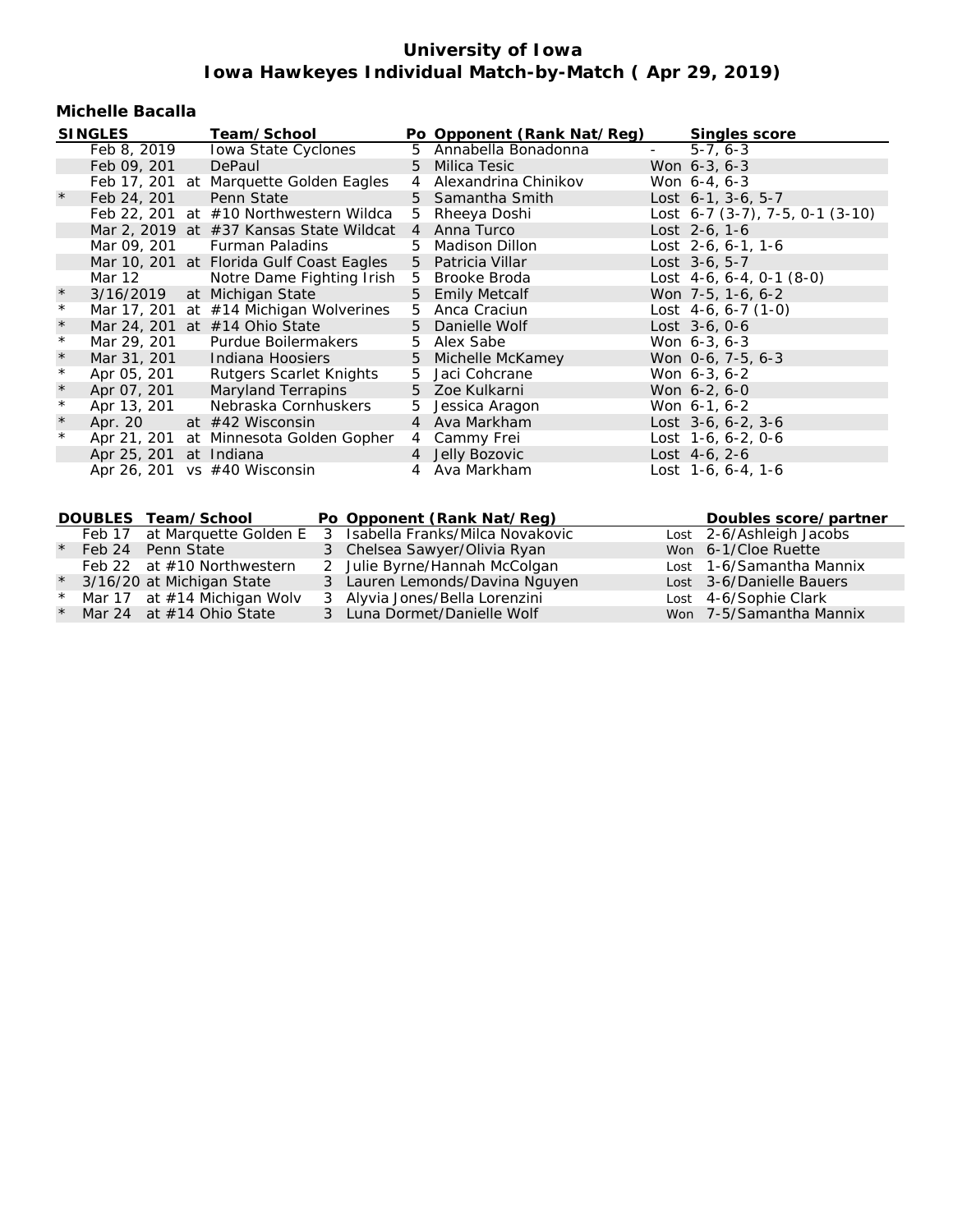**Danielle Bauers**

| <b>SINGLES</b> |                | Team/School                  |   | Po Opponent (Rank Nat/Reg)        |      | Singles score                 |
|----------------|----------------|------------------------------|---|-----------------------------------|------|-------------------------------|
|                |                |                              |   |                                   |      |                               |
|                | <b>DOUBLES</b> | Team/School                  |   | Po Opponent (Rank Nat/Reg)        |      | Doubles score/partner         |
|                | Mar 09         | <b>Furman Paladins</b>       | 3 | Carol Kerman/Taylor Melville      | Lost | 3-6/Cloe Ruette               |
|                |                | Mar 12 Notre Dame Fighting I | 3 | Ally Bojczuk/Zoe Taylor           | Lost | 2-6/Adorabol Huckleby         |
| $\star$        |                | 3/16/20 at Michigan State    | 3 | Lauren Lemonds/Davina Nguyen      | Lost | 3-6/Michelle Bacalla          |
| $\star$        | Mar 17         | at #14 Michigan Wolv         |   | Giulia Pairone/Anca Craciun       | Lost | 5-6/Ashleigh Jacobs           |
|                | Mar 24         | at #14 Ohio State            | 2 | Kolie Allen/Andrea Ballinger      | Lost | 3-6/Sophie Clark              |
| $\star$        | Mar 29         | <b>Purdue Boilermakers</b>   | 2 | Caitlin Calkins/Ena Babic         |      | Won 7-6 (7-1)/Samantha Manni  |
| $\star$        | Mar 31         | Indiana Hoosiers             | 2 | Caitlin Bernard/Natalie Whalen    |      | Lost 2-6/Samantha Mannix      |
| $\star$        | Apr 05         | Rutgers Scarlet Knight       | 2 | Kristiana Zahare/Jaci Cohcrane    |      | Won 6-4/Samantha Mannix       |
|                | Apr 07         | Maryland Terrapins           | 2 | Anastasia Gevel/Arnelle Sullivan  |      | Won 6-2/Samantha Mannix       |
| $\star$        | Apr 13         | Nebraska Cornhuskers         | 2 | Claire Reifeis/Jessica Aragon     | Lost | 4-6/Samantha Mannix           |
|                | Apr. 20        | at #42 Wisconsin             | 3 | Christina Zordani/Sara Castellano |      | 3-3/Ashleigh Jacobs           |
| $\star$        | Apr 21         | at Minnesota Golden G        |   | 2 Cammy Frei/Tina Kreinis         |      | Won 6-4/Ashleigh Jacobs       |
|                | Apr 25         | at Indiana                   |   | 2 Caitlin Bernard/Natalie Whalen  |      | Won 7-6 (7-5)/Ashleigh Jacobs |
|                | Apr 26         | vs $\#40$ Wisconsin          |   | Christina Zordani/Sara Castellano |      | Lost 4-6/Ashleigh Jacobs      |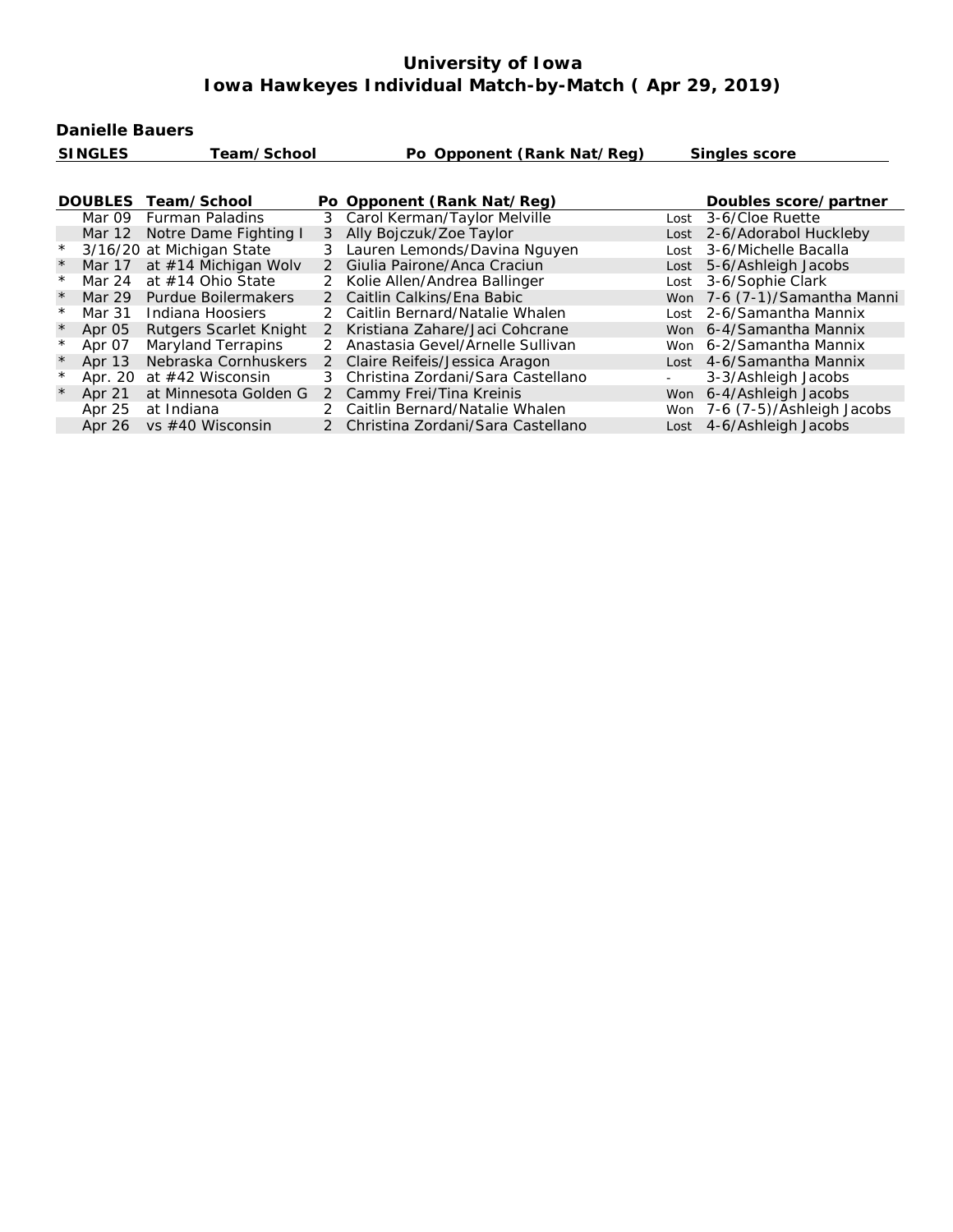### **Danielle Burich**

| <b>SINGLES</b> |             | Team/School                            | Po Opponent (Rank Nat/Reg) | Singles score              |
|----------------|-------------|----------------------------------------|----------------------------|----------------------------|
|                |             | Mar 24, 201 at #14 Ohio State          | 6 Mary Beth Hurley         | $Last 4-6, 3-6$            |
| $\star$        | Mar 29, 201 | Purdue Boilermakers                    | 6 Zala Dovnik              | $6 - 7.6 - 3$              |
| $\star$        | Mar 31, 201 | Indiana Hoosiers                       | 6 Somer Henry              | Won 6-3, 6-4               |
| $\star$        | Apr 05, 201 | <b>Rutgers Scarlet Knights</b>         | 6 Isabelle Da Silva        | Won 6-4, 3-6, 1-0 (10-3)   |
| $\star$        | Apr 07, 201 | Maryland Terrapins                     | 6 Katsiaryna Yemelyane     | Won 6-4, 6-3               |
| $\star$        | Apr 13, 201 | Nebraska Cornhuskers                   | 6 Hayley Haakenstad        | Lost $6-3$ , $3-6$ , $4-6$ |
| $\star$        |             | Apr. 20 $at$ #42 Wisconsin             | 6 Christina Zordani        | Won 6-3, 6-2               |
| $\star$        |             | Apr 21, 201 at Minnesota Golden Gopher | 6 Camila Vargas            | $Last 4-6, 3-6$            |
|                | Apr 25, 201 | at Indiana                             | 5 Michelle McKamey         | Won 6-2, 4-6, 7-5          |
|                |             | Apr 26, 201 vs $\#40$ Wisconsin        | 5 MaryAnn Rompf            | Lost $0-6, 4-6$            |
|                |             |                                        |                            |                            |
|                |             |                                        |                            |                            |

| DOUBLES Team/School       | Po Opponent (Rank Nat/Reg)   | Doubles score/partner |
|---------------------------|------------------------------|-----------------------|
| * Mar 31 Indiana Hoosiers | Michelle McKamey/Somer Henry | Won 6-3/Sophie Clark  |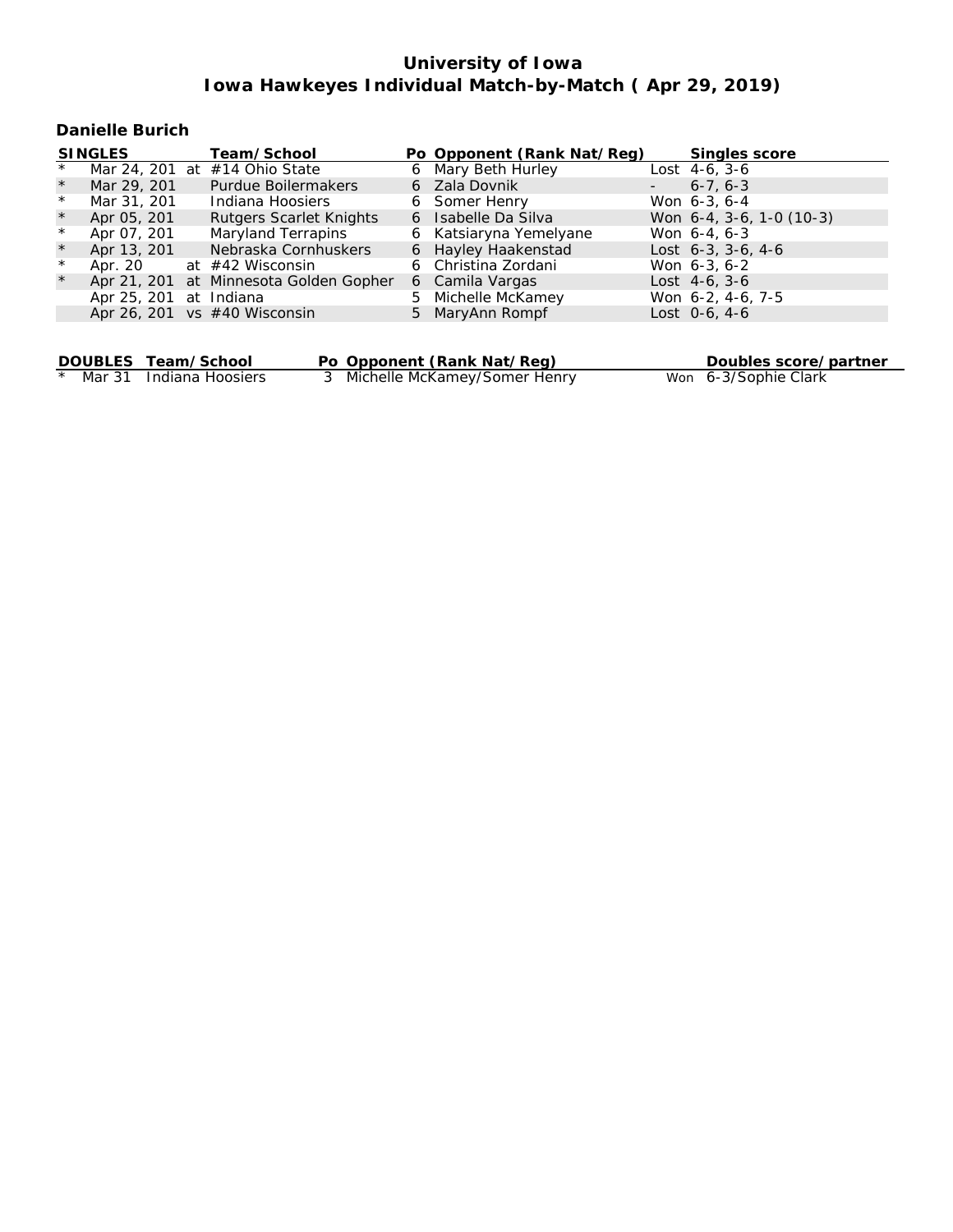# **Sophie Clark**

|          | <b>SINGLES</b>                 |            | Team/School                                          |                |                | Po Opponent (Rank Nat/Reg)                              |                             |                 | Singles score                                |
|----------|--------------------------------|------------|------------------------------------------------------|----------------|----------------|---------------------------------------------------------|-----------------------------|-----------------|----------------------------------------------|
|          | Jan. 18                        |            | Xavier Muskateers                                    |                | 4              | <b>Emily Thomas</b>                                     |                             |                 | Won 6-4, 7-6 (0-9)                           |
|          | Jan. 20                        |            | North Texas Mean Green                               |                | $\overline{4}$ | Minying Liang                                           |                             | Won 6-0, 6-2    |                                              |
|          | Jan. 26                        |            | at Dartmouth Big Green                               |                | 4              | Catherine Cable                                         | Won 6-2, 6-2                |                 |                                              |
|          | Jan. 27                        |            | vs Brown University Bears                            |                | $\overline{4}$ | Peri Sheinin                                            |                             |                 | Won 6-2, 7-6 (0-7)                           |
|          | Feb 8, 2019                    |            | Iowa State Cyclones                                  |                | 4              | Ekaterina Repina                                        |                             | Won 6-4, 6-2    |                                              |
|          | Feb 09, 201                    |            | DePaul                                               |                | $\overline{4}$ | Lenka Antonijevic                                       |                             | Won 6-2, 6-3    |                                              |
| $\star$  | Feb 24, 201                    |            | Penn State                                           |                | 3              | Chelsea Sawyer                                          |                             |                 | Won 7-5, 4-6, 6-2                            |
|          |                                |            | Feb 22, 201 at #10 Northwestern Wildca               |                | $\overline{4}$ | Caroline Pozo                                           |                             |                 | Lost $6-4$ , $0-6$ , $0-1$ $(9-11)$          |
|          |                                |            | Mar 2, 2019 at #37 Kansas State Wildcat              |                | 3              | Karine-Marion Job                                       |                             |                 | Won 6-4, 3-6, 6-4                            |
|          | Mar 09, 201                    |            | <b>Furman Paladins</b>                               |                | 3              | Julia Adams                                             |                             | Lost 1-6, 1-6   |                                              |
|          |                                |            | Mar 10, 201 at Florida Gulf Coast Eagles             |                | 3              | Julia Ascua                                             | Won 6-4, 6-3                |                 |                                              |
|          |                                |            |                                                      |                |                |                                                         |                             |                 |                                              |
| $^\star$ | Mar 12                         |            | Notre Dame Fighting Irish                            |                | 3              | Cameron Corse                                           |                             | Lost 1-6, 3-6   |                                              |
| $\star$  | 3/16/2019                      |            | at Michigan State                                    |                | 3              | Davina Nguyen                                           |                             |                 | Lost 6-1, 5-7, 5-7                           |
| $\star$  |                                |            | Mar 17, 201 at #14 Michigan Wolverines               |                | 3              | Chiara Lommer                                           |                             | Lost $1-6, 4-6$ |                                              |
|          |                                |            | Mar 24, 201 at #14 Ohio State                        |                | 3              | Kolie Allen (61/-)                                      |                             |                 | Lost $0-6, 6-2, 1-6$                         |
| $\star$  | Mar 29, 201                    |            | Purdue Boilermakers                                  |                | 4              | <b>Caitlin Calkins</b>                                  |                             |                 | Won 2-6, 6-2, 6-4                            |
| $\star$  | Mar 31, 201                    |            | Indiana Hoosiers                                     |                | 4              | Jelly Bozovic                                           |                             | Lost 5-7, 4-6   |                                              |
| $\star$  | Apr 05, 201                    |            | <b>Rutgers Scarlet Knights</b>                       |                | $\overline{4}$ | Sydney Kaplan                                           |                             |                 | Lost $6-3, 6-7, 0-1$                         |
| $\star$  | Apr 07, 201                    |            | Maryland Terrapins                                   |                | 4              | Arnelle Sullivan                                        |                             |                 | Won 6-2, 0-6, 6-4                            |
| $\star$  | Apr 13, 201                    |            | Nebraska Cornhuskers                                 |                | $\overline{4}$ | Marina Cozac                                            |                             | $6-2, 5-7$      |                                              |
| $^\star$ | Apr. 20                        |            | at #42 Wisconsin                                     |                | 5              | MaryAnn Rompf                                           |                             | Lost 2-6, 1-6   |                                              |
| $\star$  |                                |            | Apr 21, 201 at Minnesota Golden Gopher               |                | 5              | Caitlyn Merzbacher                                      |                             | Lost 5-7, 5-7   |                                              |
|          | DOUBLES Team/School<br>Jan. 18 |            | Xavier Muskateers                                    | 1              |                | Po Opponent (Rank Nat/Reg)<br>Anna Letto/Sophia Abelson | Won                         |                 | Doubles score/partner<br>7-5/Samantha Mannix |
|          |                                |            | Jan. 20 North Texas Mean Gre                         | $\mathbf{1}$   |                | Maria Kononova/Minying Liang                            |                             |                 | Lost 3-6/Samantha Mannix                     |
|          |                                |            |                                                      | 1              |                | Abigail Chiu/Racquel Lyn                                |                             |                 | Won 6-4/Samantha Mannix                      |
|          | Feb 8                          |            | Jan. 26 at Dartmouth Big Gree<br>Iowa State Cyclones | $\mathbf{1}$   |                | Annabella Bonadonna/Maty Cancini                        |                             |                 | Lost 3-6/Samantha Mannix                     |
|          |                                |            |                                                      |                |                |                                                         |                             |                 |                                              |
|          | Feb 09                         | DePaul     |                                                      | $\mathbf{1}$   |                | Keisha Clousing/Lenka Antonijevic                       |                             |                 | Won 6-3/Samantha Mannix                      |
|          | Feb 24                         | Penn State |                                                      | $\overline{2}$ |                | Frederikke Svarre/Samantha Smith                        |                             |                 | Won 6-2/Ashleigh Jacobs                      |
|          | Feb 22                         |            | at #10 Northwestern                                  | 3              |                | Caroline Pozo/Rheeya Doshi                              |                             |                 | Won 4-2/Ashleigh Jacobs                      |
|          | Mar 2                          |            | at #37 Kansas State                                  | $\overline{2}$ |                | Karine-Marion Job/Ines Mesquita                         | Lost                        |                 | 5-7/Ashleigh Jacobs                          |
|          | Mar 09                         |            | <b>Furman Paladins</b>                               | 2              |                | Madison Dillon/Katty Wemouth                            | Lost                        |                 | 3-6/Ashleigh Jacobs                          |
|          | Mar 10                         |            | at Florida Gulf Coast E                              | $\overline{2}$ |                | Madison Gallegos/Sofia Perez                            |                             |                 | Won 6-3/Ashleigh Jacobs                      |
|          | Mar 12                         |            | Notre Dame Fighting I                                | $\overline{2}$ |                | Bess Waldram/Brooke Broda                               | Lost                        |                 | 5-7/Ashleigh Jacobs                          |
| $\star$  | 3/16/20 at Michigan State      |            |                                                      |                |                |                                                         |                             |                 | 6-6/Ashleigh Jacobs                          |
| $\star$  | Mar 17                         |            |                                                      | $\overline{2}$ |                | Samantha Memije/Nicole Stephens                         | $\mathcal{L}_{\mathcal{A}}$ |                 |                                              |
|          |                                |            | at #14 Michigan Wolv                                 | 3              |                | Alyvia Jones/Bella Lorenzini                            |                             |                 | Lost 4-6/Michelle Bacalla                    |
| $\star$  | Mar 24                         |            | at #14 Ohio State                                    | $\overline{2}$ |                | Kolie Allen/Andrea Ballinger                            | Lost                        |                 | 3-6/Danielle Bauers                          |
| $\star$  | Mar 29                         |            | Purdue Boilermakers                                  | 3              |                | Seira Shimizu/Zala Dovnik                               |                             |                 | Won 6-1/Cloe Ruette                          |
| $\star$  | Mar 31                         |            | Indiana Hoosiers                                     | 3              |                | Michelle McKamey/Somer Henry                            |                             |                 | Won 6-3/Danielle Burich                      |
| $\star$  | Apr 05                         |            | Rutgers Scarlet Knight                               | 3              |                | Sydney Kaplan/Tess Fisher                               | Lost                        |                 | 3-6/Cloe Ruette                              |
| $\star$  | Apr 07                         |            | <b>Maryland Terrapins</b>                            | 3              |                | Saya Usui/Katsiaryna Yemelyane                          |                             |                 | Won 6-2/Cloe Ruette                          |
| $\star$  | Apr. 20                        |            | at #42 Wisconsin                                     | 2              |                | MaryAnn Rompf/Ava Markham                               |                             |                 | Won 6-2/Elise van Heuvelen                   |
| $\star$  | Apr 21                         |            | at Minnesota Golden G                                | $\mathbf{1}$   |                | Tiffany Huber/Caitlyn Merzbacher                        | $\mathbb{Z}^{\mathbb{Z}}$   |                 | /Elise van Heuvelen                          |
|          | Apr 25                         | at Indiana |                                                      | 1              |                | Madison Appel/Jelly Bozovic (69/-)                      |                             |                 | Lost 3-6/Elise van Heuvelen                  |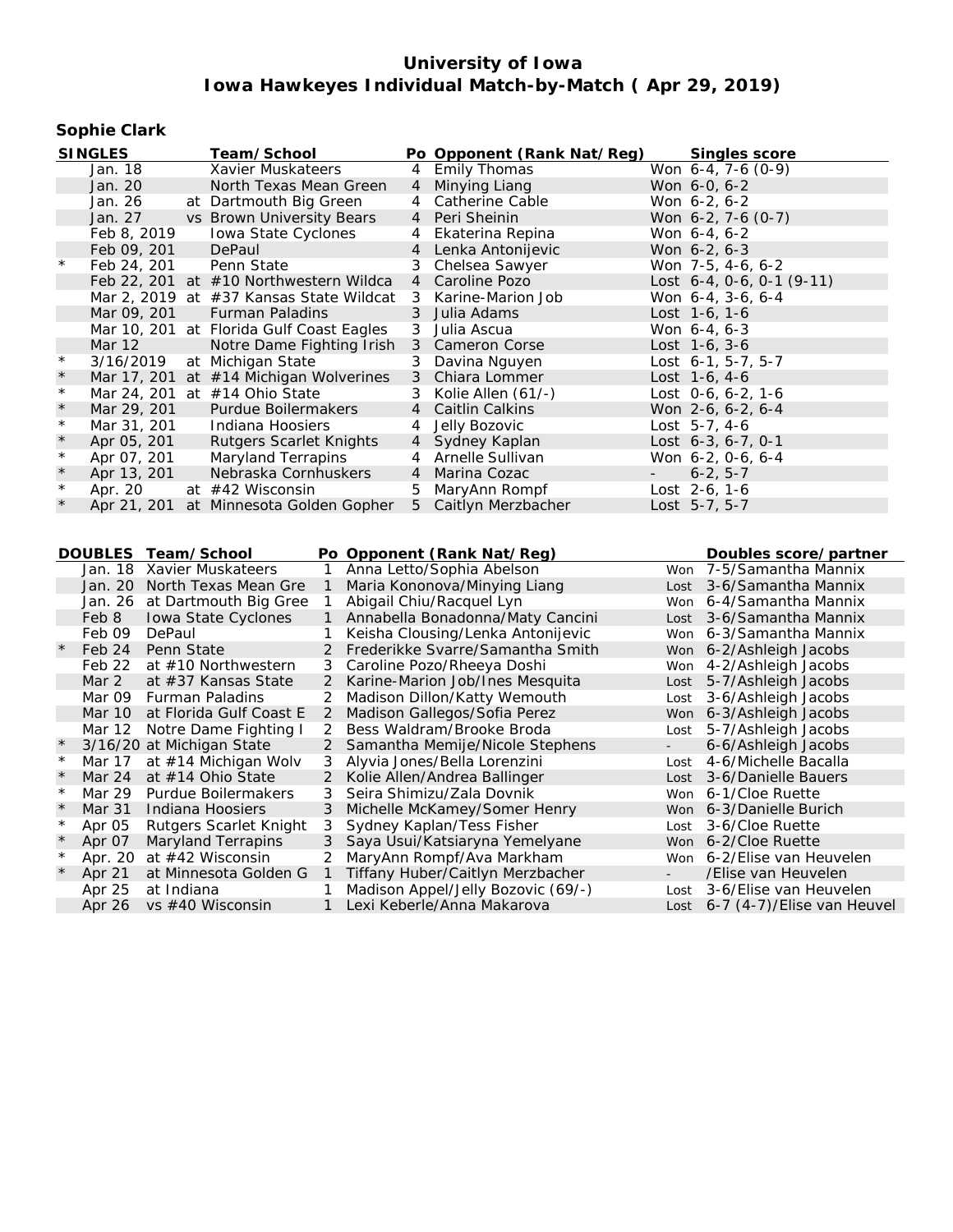#### **Elise van Heuvelen**

| <b>SINGLES</b><br>Team/School<br>Po Opponent (Rank Nat/Reg)                                                                               | Singles score              |
|-------------------------------------------------------------------------------------------------------------------------------------------|----------------------------|
| Xavier Muskateers<br>Jan. 18<br>2<br>Sophia Abelson<br>Won 6-3, 5-7, 6-4                                                                  |                            |
| 2 Tamuna Kutubidze<br>Jan. 20<br>North Texas Mean Green<br>Lost 4-6, 5-7 (10-0)                                                           |                            |
| at Dartmouth Big Green<br>$\overline{2}$<br>Racquel Lyn<br>Won 6-1, 4-6, 6-4<br>Jan. 26                                                   |                            |
| 2 Taylor Cosme<br>Jan. 27<br>vs Brown University Bears<br>Won 7-5, 5-7, 7-5                                                               |                            |
| Feb 8, 2019<br>Iowa State Cyclones<br>$\overline{2}$<br>Regina Espindola<br>Won 7-6, 6-2                                                  |                            |
| 2 Aspasia Avgeria<br>Feb 09, 201<br>DePaul<br>Won 6-3, 6-4                                                                                |                            |
| 2 Natalija Popovic<br>Feb 17, 201 at Marquette Golden Eagles<br>Won 6-3, 6-4                                                              |                            |
| $\star$<br>2 Olivia Rohrbacher<br>Feb 24, 201<br>Penn State<br>Won 6-3, 6-3                                                               |                            |
| $\overline{2}$<br>Feb 22, 201 at #10 Northwestern Wildca<br>Julie Byrne<br>Lost $3-6, 1-6$                                                |                            |
| $\overline{2}$<br>Mar 2, 2019 at #37 Kansas State Wildcat<br>Maria Linares<br>Lost $1-6, 6-1, 5-7$                                        |                            |
| Mar 09, 201<br><b>Furman Paladins</b><br>1<br>Katrina Kozarov<br>Won 6-4, 6-4                                                             |                            |
| Mar 10, 201 at Florida Gulf Coast Eagles<br>$\mathbf{1}$<br>Maja Ornberg<br>Lost $6-1$ , $2-6$ , $4-6$                                    |                            |
| Mar 12<br>Notre Dame Fighting Irish<br>$\mathbf{1}$<br>Zoe Spence<br>Lost 6-2, 2-6, 4-6                                                   |                            |
| $\star$<br>$\mathbf{1}$<br>3/16/2019<br>at Michigan State<br>Samantha Memije<br>Won 6-4, 6-3                                              |                            |
| $\star$<br>Mar 17, 201 at #14 Michigan Wolverines<br>$\mathbf{1}$<br>Kate Fahey<br>Lost $5-7$ $(2-0)$ , $1-6$                             |                            |
| $\star$<br>$\mathbf{1}$<br>Mar 24, 201 at #14 Ohio State<br>Shiori Fukuda (78/-)<br>Lost $3-6, 1-6$                                       |                            |
| $\star$<br>Mar 29, 201<br>Purdue Boilermakers<br>Silvia Ambrosio<br>Lost $3-6, 3-6$<br>1                                                  |                            |
| $\star$<br>Mar 31, 201<br>Indiana Hoosiers<br>$\mathbf{1}$<br>Madison Appel<br>Won 6-2, 6-1                                               |                            |
| $\star$<br>1                                                                                                                              |                            |
| Apr 05, 201<br><b>Rutgers Scarlet Knights</b><br>Maya Jacobs<br>Won 6-1, 6-3<br>$\star$<br>Apr 07, 201<br>$\mathbf{1}$<br>Eva Alexandrova |                            |
| Maryland Terrapins<br>Won 6-4, 6-4<br>$\star$<br><b>Claire Reifeis</b>                                                                    |                            |
| Apr 13, 201<br>Nebraska Cornhuskers<br>1<br>Lost $4-6, 2-6$<br>$\star$<br>$\mathbf{1}$                                                    |                            |
| at #42 Wisconsin<br>Apr. 20<br>Sara Castellano<br>Lost 5-7, 5-7<br>$\star$                                                                |                            |
| Apr 21, 201<br>at Minnesota Golden Gopher<br>Tina Kreinis<br>$\mathbf{1}$<br>Won 2-6, 6-2, 6-0                                            |                            |
| 1<br>Apr 25, 201 at Indiana<br><b>Madison Appel</b><br>Won 6-2, 6-2                                                                       |                            |
| Apr 26, 201 vs $\#40$ Wisconsin<br>1<br>Sara Castellano (80/-)<br>Won 4-6, 6-1, 6-1                                                       |                            |
|                                                                                                                                           |                            |
| DOUBLES Team/School<br>Po Opponent (Rank Nat/Reg)                                                                                         | Doubles score/partner      |
| Jan. 18 Xavier Muskateers<br>Kaitlin Ruether/Zoe Manion<br>3                                                                              | Won 6-2/Adorabol Huckleby  |
| Jan. 20 North Texas Mean Gre<br>2 Ivana Babic/Alexandra Heczey                                                                            | Won 6-4/Adorabol Huckleby  |
| Jan. 26 at Dartmouth Big Gree<br>Chuyang Guan/Allison McMann<br>$\overline{2}$                                                            | Won 6-1/Adorabol Huckleby  |
| Jan. 27 vs Brown University B<br>2 Alessandra Bianco/Juliana Simon                                                                        | Won 6-3/Adorabol Huckleby  |
| Feb 8<br>Iowa State Cyclones<br>2<br>Regina Espindola/Ekaterina Repina                                                                    | Won 6-2/Adorabol Huckleby  |
| Feb 09<br>DePaul<br>$\overline{2}$<br>Marija Jovicic/Milica Tesic                                                                         | Lost 2-5/Adorabol Huckleby |
| Feb 17<br>at Marquette Golden E<br>1<br>Fleur Eggink/Natalija Popovic                                                                     | Won 6-4/Adorabol Huckleby  |
| 1<br>Feb 24<br>Penn State<br>Gabby O'Gorman/Olivia Rohrbacher                                                                             | Won 4-2/Samantha Mannix    |
| Feb 22<br>at #10 Northwestern<br>Clarissa Hand/Lee Or<br>1                                                                                | Lost 0-6/Adorabol Huckleby |
| $\mathbf{1}$<br>Mar 2<br>at #37 Kansas State<br>Margot Decker/Anna Turco                                                                  | Won 6-2/Samantha Mannix    |
| Mar 09<br><b>Furman Paladins</b><br>1<br>Julia Adams/Katrina Kozarov                                                                      | /Samantha Mannix           |
| 1<br>Maja Ornberg/Julia Ascua<br>Mar 10<br>at Florida Gulf Coast E                                                                        | Won 6-4/Samantha Mannix    |
| 1<br>Mar 12<br>Notre Dame Fighting I<br>Cameron Corse/Zoe Spence                                                                          | /Samantha Mannix           |

3/16/20 at Michigan State 1 Maja Pietrowicz/Emily Metcalf Lost 6-7 (4-7)/Samantha Manni Mar 17 at #14 Michigan Wolv 1 Kate Fahey/Brienne Minor Lost 2-6/Samantha Mannix Mar 24 at #14 Ohio State 1 Isabelle Boulais/Shiori Fukuda (35/-) Won 6-3/Ashleigh Jacobs Mar 29 Purdue Boilermakers 1 Silvia Ambrosio/Amina Mukhametshina Lost 4-6/Ashleigh Jacobs<br>Mar 31 Indiana Hoosiers 1 Madison Appel/Jelly Bozovic Lost 5-7/Ashleigh Jacobs

Apr 05 Rutgers Scarlet Knight 1 Maya Jacobs/Kat Muzik Won 6-3/Ashleigh Jacobs Apr 07 Maryland Terrapins 1 Millie Stretton/Eva Alexandrova - 4-4/Ashleigh Jacobs Apr 13 Nebraska Cornhuskers 1 Vasanti Shinde/Marina Cozac Lost 4-6/Ashleigh Jacobs Apr. 20 at #42 Wisconsin 2 MaryAnn Rompf/Ava Markham Won 6-2/Sophie Clark Apr 21 at Minnesota Golden G 1 Tiffany Huber/Caitlyn Merzbacher - / Sophie Clark Apr 25 at Indiana 1 Madison Appel/Jelly Bozovic (69/-) Lost 3-6/Sophie Clark Apr 26 vs #40 Wisconsin 1 Lexi Keberle/Anna Makarova Lost 6-7 (4-7)/Sophie Clark

1 Madison Appel/Jelly Bozovic Lost 5-7/Ashleigh Jacobs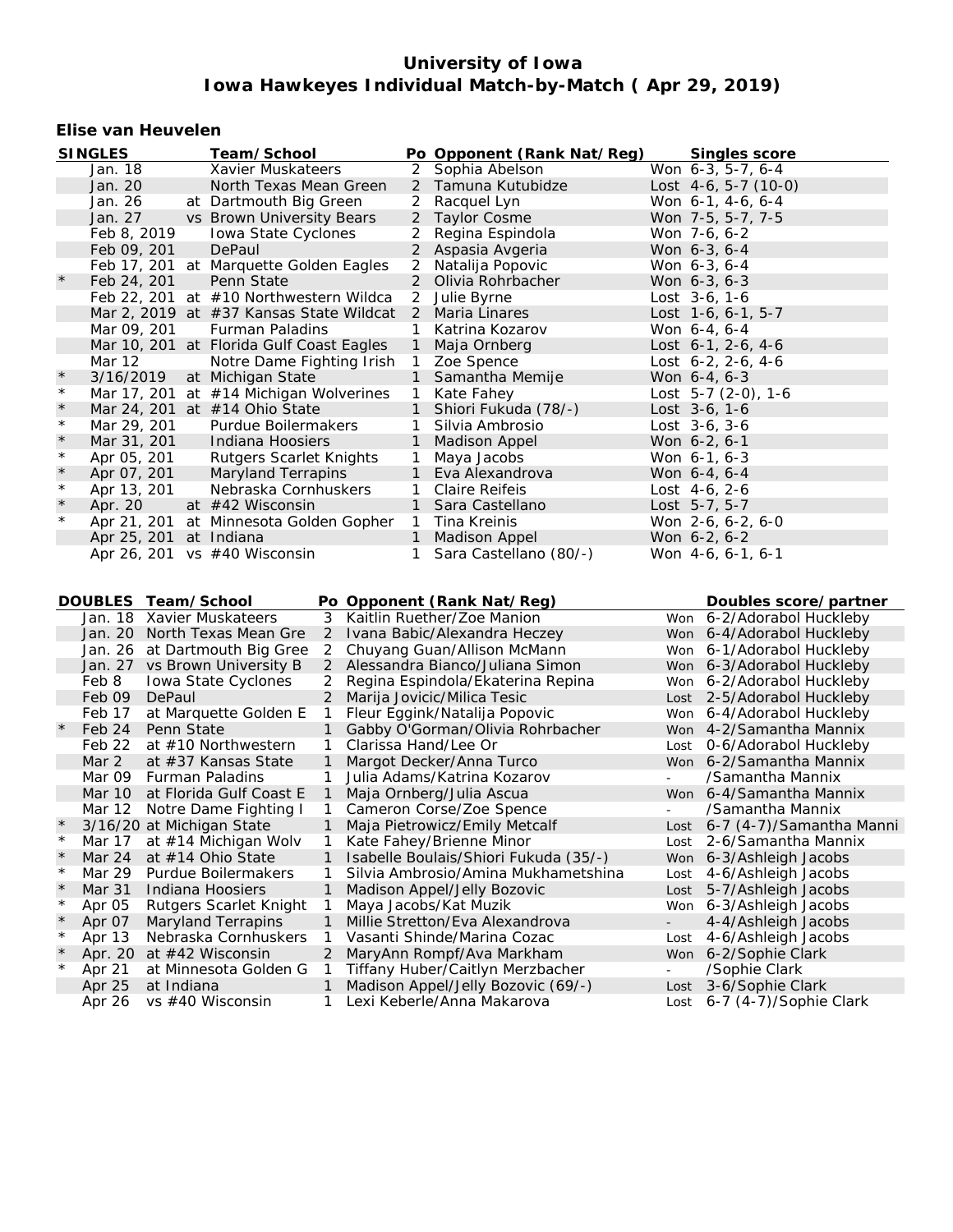# **Adorabol Huckleby**

|         | SINGLES     | Team/School                               | Po Opponent (Rank Nat/Reg) | Singles score            |
|---------|-------------|-------------------------------------------|----------------------------|--------------------------|
|         | Jan. 18     | Xavier Muskateers                         | 5 Anna Letto               | Won 6-1, 6-1             |
|         | Jan. 20     | North Texas Mean Green                    | 5 Alexandra Heczey         | Lost 4-6, 6-0 (8-0), 3-6 |
|         | Jan. 26     | at Dartmouth Big Green                    | 5 Jingyi Peng              | Won 4-6, 6-3, 6-1        |
|         | Jan. 27     | vs Brown University Bears                 | 5 Juliana Simon            | Won 3-6, 6-4, 7-5        |
|         | Feb 8, 2019 | Iowa State Cyclones                       | 6 Margarita Timakova       | Won 7-6, 6-3             |
|         | Feb 09, 201 | DePaul                                    | 6 Maddie Yergler           | Won 6-3, 6-2             |
|         |             | Feb 17, 201 at Marquette Golden Eagles    | 5 Isabella Franks          | Lost $7-6, 2-6, 4-6$     |
|         |             | Feb 22, 201 at #10 Northwestern Wildca    | 6 Carol Finke              | $Cost$ $0-6$ , $0-6$     |
|         |             | Mar 2, 2019 at $#37$ Kansas State Wildcat | 5 Ines Mesquita            |                          |
|         |             | Mar 09, 201 Furman Paladins               | 6 Carol Kerman             | $Cost$ 4-6, 1-6          |
|         |             | Mar 10, 201 at Florida Gulf Coast Eagles  | 6 Madison Gallegos         | Won 6-3, 6-3             |
|         | Mar $12$    | Notre Dame Fighting Irish                 | 6 Zoe Taylor               | Lost $2-6, 4-6$          |
| $\star$ | 3/16/2019   | at Michigan State                         | 6 Nicole Stephens          | Lost $0-6, 6-4, 3-6$     |
| $\star$ |             | Mar 17, 201 at #14 Michigan Wolverines    | 6 Alyvia Jones             | $Cost$ 4-6, 1-6          |

|                   | DOUBLES Team/School           |   | Po Opponent (Rank Nat/Reg)         | Doubles score/partner       |
|-------------------|-------------------------------|---|------------------------------------|-----------------------------|
|                   | Jan. 18 Xavier Muskateers     |   | 3 Kaitlin Ruether/Zoe Manion       | Won 6-2/Elise van Heuvelen  |
|                   | Jan. 20 North Texas Mean Gre  |   | 2 Ivana Babic/Alexandra Heczey     | Won 6-4/Elise van Heuvelen  |
|                   | Jan. 26 at Dartmouth Big Gree |   | 2 Chuyang Guan/Allison McMann      | Won 6-1/Elise van Heuvelen  |
|                   | Jan. 27 vs Brown University B |   | 2 Alessandra Bianco/Juliana Simon  | Won 6-3/Elise van Heuvelen  |
|                   | Feb 8 Iowa State Cyclones     | 2 | Regina Espindola/Ekaterina Repina  | Won 6-2/Elise van Heuvelen  |
| Feb 09            | DePaul                        | 2 | Marija Jovicic/Milica Tesic        | Lost 2-5/Elise van Heuvelen |
| Feb 17            | at Marquette Golden E         |   | Fleur Eggink/Natalija Popovic      | Won 6-4/Elise van Heuvelen  |
| Feb <sub>22</sub> | at #10 Northwestern           |   | 1 Clarissa Hand/Lee Or             | Lost 0-6/Elise van Heuvelen |
| Mar 2             | at #37 Kansas State           | 3 | Ioana Gheorghita/Maria Linares     | Lost 3-6/Cloe Ruette        |
| Mar 12            | Notre Dame Fighting I         |   | 3 Ally Bojczuk/Zoe Taylor          | Lost 2-6/Danielle Bauers    |
| Apr 13            | Nebraska Cornhuskers          | 3 | Jeannie Lozowski/Hayley Haakenstad | Won 6-4/Cloe Ruette         |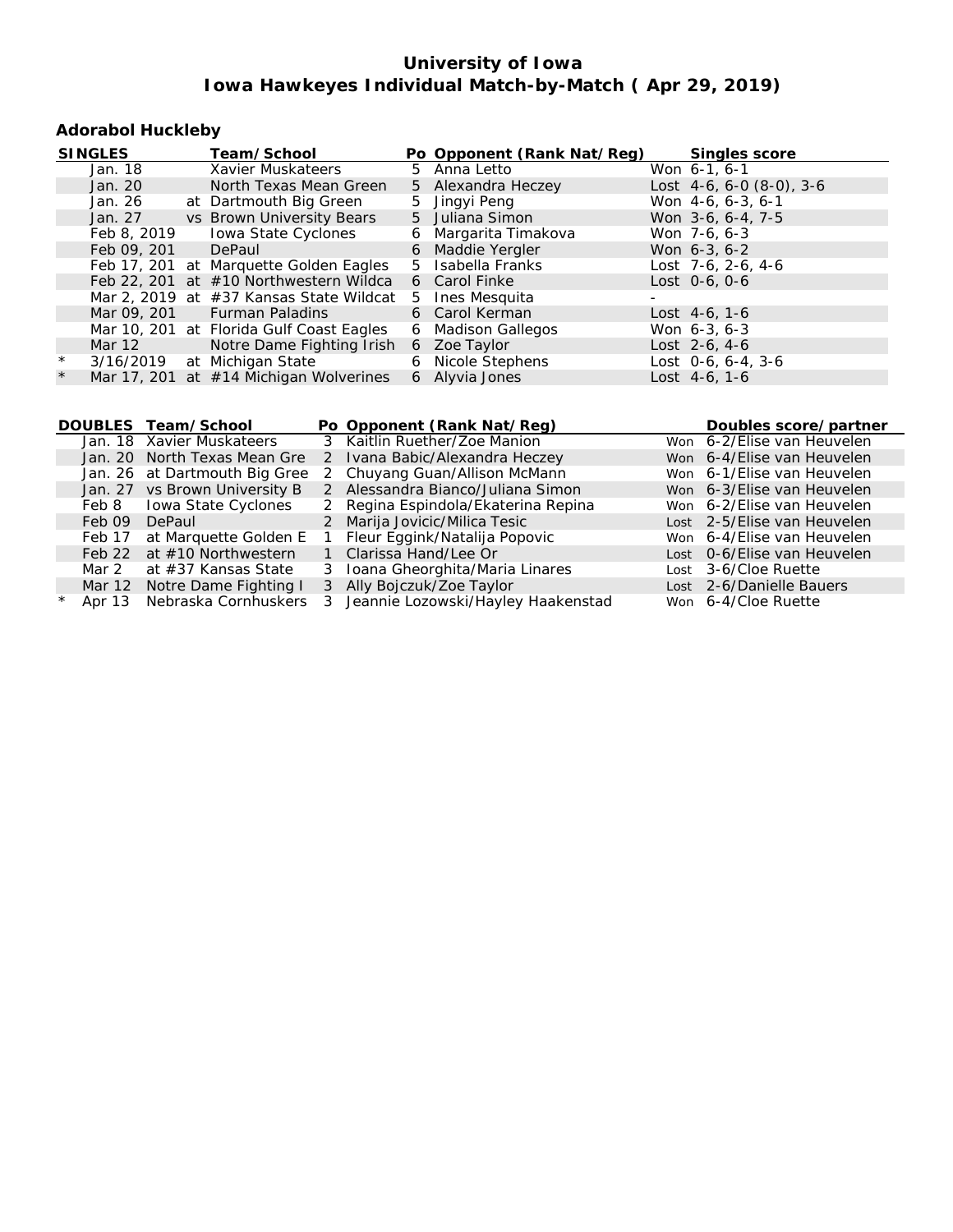## **Ashleigh Jacobs**

|            | <b>SINGLES</b>      |            | Team/School                                        |                |                | Po Opponent (Rank Nat/Reg)                                        |                     |                            | Singles score                                            |
|------------|---------------------|------------|----------------------------------------------------|----------------|----------------|-------------------------------------------------------------------|---------------------|----------------------------|----------------------------------------------------------|
|            | Jan. 18             |            | Xavier Muskateers                                  |                | 3              | Rachael Reichenbach                                               |                     | Won 3-6, 6-3, 6-1          |                                                          |
|            | Jan. 20             |            | North Texas Mean Green                             |                |                | 3 Nidhi Surapaneni                                                |                     | Won 6-3, 6-3               |                                                          |
|            | Jan. 26             |            | at Dartmouth Big Green                             |                | 3              | Nina Paripovic                                                    |                     | Won 6-3, 7-6 (0-4)         |                                                          |
|            | Jan. 27             |            | vs Brown University Bears                          |                | 3              | Sophia Reddy                                                      |                     | Won 6-2, 6-2               |                                                          |
|            | Feb 8, 2019         |            | Iowa State Cyclones                                |                | 3              | Ekaterina Grib                                                    |                     | $2-6, 6-4, 1-1$            |                                                          |
|            | Feb 09, 201         |            | DePaul                                             |                | 3              | Marija Jovicic                                                    |                     | Won 2-6, 6-3, 6-2          |                                                          |
|            |                     |            | Feb 17, 201 at Marquette Golden Eagles             |                | 3              | Milca Novakovic                                                   |                     | Lost $1-6, 1-6$            |                                                          |
| $\star$    | Feb 24, 201         |            | Penn State                                         |                | 4              | Frederikke Svarre                                                 |                     | Lost 1-6, 0-6              |                                                          |
|            |                     |            | Feb 22, 201 at #10 Northwestern Wildca             |                | 3              | Lee Or                                                            |                     | Lost $2-6, 3-6$            |                                                          |
|            | Mar 09, 201         |            | <b>Furman Paladins</b>                             |                | 4              | <b>Taylor Melville</b>                                            |                     | Won 6-4, 6-3               |                                                          |
|            |                     |            | Mar 10, 201 at Florida Gulf Coast Eagles           |                | 4              | Sofia Perez                                                       |                     |                            | Won 6-7 (0-3), 6-0, 1-0 (11-0)                           |
|            | Mar 12              |            | Notre Dame Fighting Irish                          |                | $\overline{4}$ | Bess Waldram                                                      |                     | Lost $3-6, 5-7$            |                                                          |
| $\star$    | 3/16/2019           |            | at Michigan State                                  |                | 4              | Maja Pietrowicz                                                   |                     | Lost 6-7 (1-7), 3-6        |                                                          |
| $\star$    |                     |            | Mar 17, 201 at #14 Michigan Wolverines             |                | 4              | Giulia Pairone                                                    |                     | Lost $6-3$ , $2-6$ , $2-6$ |                                                          |
| $\star$    |                     |            | Mar 24, 201 at #14 Ohio State                      |                | 4              | Luna Dormet                                                       |                     | Won 6-3, 6-3               |                                                          |
| $\star$    | Mar 29, 201         |            | Purdue Boilermakers                                |                |                | 3 Seira Shimizu                                                   | $\omega_{\rm{max}}$ | $6-7, 6-4$                 |                                                          |
| $\star$    | Mar 31, 201         |            | Indiana Hoosiers                                   |                | 3              | Caitlin Bernard                                                   |                     | Won 6-2, 6-1               |                                                          |
| $\star$    | Apr 05, 201         |            | <b>Rutgers Scarlet Knights</b>                     |                | 3              | Kat Muzik                                                         |                     | Won 6-0, 6-3               |                                                          |
| $\star$    | Apr 07, 201         |            | Maryland Terrapins                                 |                | 3              | Anastasia Gevel                                                   |                     | Won 7-6 (0-3), 6-2         |                                                          |
| $\star$    | Apr 13, 201         |            | Nebraska Cornhuskers                               |                | 3              | Jeannie Lozowski                                                  |                     | Won 6-3, 6-4               |                                                          |
| $^\star$   | Apr. 20             |            | at #42 Wisconsin                                   |                |                | 2 Lexi Keberle                                                    |                     | Lost 3-6, 6-3, 4-6         |                                                          |
| $\star$    |                     |            | Apr 21, 201 at Minnesota Golden Gopher             |                |                | 2 Tiffany Huber                                                   |                     | Lost 2-6, 0-6              |                                                          |
|            |                     |            | Apr 25, 201 at Indiana                             |                | $\overline{2}$ | Natalie Whalen                                                    |                     | Lost 2-6, 5-7              |                                                          |
|            |                     |            | Apr 26, 201 vs $#40$ Wisconsin                     |                | $\overline{2}$ | Lexi Keberle (123/-)                                              |                     | $Last 3-6, 3-6$            |                                                          |
|            |                     |            |                                                    |                |                |                                                                   |                     |                            |                                                          |
|            |                     |            |                                                    |                |                |                                                                   |                     |                            |                                                          |
|            |                     |            |                                                    |                |                |                                                                   |                     |                            |                                                          |
|            | DOUBLES Team/School |            |                                                    |                |                | Po Opponent (Rank Nat/Reg)                                        |                     |                            | Doubles score/partner                                    |
|            |                     |            | Jan. 18 Xavier Muskateers                          | 2              |                | Ahmeir Kyle/Emily Thomas                                          |                     |                            | Won 6-3/Cloe Ruette                                      |
|            |                     |            | Jan. 20 North Texas Mean Gre                       | 3              |                | Haruka Sasaki/Tamuna Kutubidze                                    |                     |                            | Won 6-1/Cloe Ruette                                      |
|            |                     |            | Jan. 26 at Dartmouth Big Gree                      | 3              |                | Jingyi Peng/Nina Paripovic                                        |                     |                            | Won 7-6/Cloe Ruette                                      |
|            |                     |            | Jan. 27 vs Brown University B                      | 3              |                | Sophia Reddy/Julia Newman                                         |                     |                            | Won 6-2/Cloe Ruette                                      |
|            | Feb 8               |            | Iowa State Cyclones                                | 3              |                | Ekaterina Grib/Margarita Timakova                                 |                     |                            | Lost 1-6/Cloe Ruette                                     |
|            | Feb 09              | DePaul     |                                                    | 3<br>3         |                | Aspasia Avgeria/Maddie Yergler<br>Isabella Franks/Milca Novakovic |                     |                            | Won 6-2/Cloe Ruette                                      |
| $\star$    | Feb 17<br>Feb 24    |            | at Marquette Golden E                              | $\overline{2}$ |                |                                                                   |                     |                            | Lost 2-6/Michelle Bacalla                                |
|            |                     | Penn State | at #10 Northwestern                                | 3              |                | Frederikke Svarre/Samantha Smith                                  |                     |                            | Won 6-2/Sophie Clark                                     |
|            | Feb 22<br>Mar 2     |            | at #37 Kansas State                                | $2^{\circ}$    |                | Caroline Pozo/Rheeya Doshi                                        |                     |                            | Won 4-2/Sophie Clark                                     |
|            | Mar 09              |            | <b>Furman Paladins</b>                             | 2              |                | Karine-Marion Job/Ines Mesquita                                   |                     |                            | Lost 5-7/Sophie Clark<br>Lost 3-6/Sophie Clark           |
|            | Mar 10              |            |                                                    | $2^{\circ}$    |                | Madison Dillon/Katty Wemouth                                      |                     |                            |                                                          |
|            | Mar 12              |            | at Florida Gulf Coast E                            | $\overline{2}$ |                | Madison Gallegos/Sofia Perez<br>Bess Waldram/Brooke Broda         |                     |                            | Won 6-3/Sophie Clark<br>Lost 5-7/Sophie Clark            |
| $\star$    |                     |            | Notre Dame Fighting I<br>3/16/20 at Michigan State |                |                |                                                                   | $\sim$              |                            | 6-6/Sophie Clark                                         |
| $\star$    |                     |            | Mar 17 at #14 Michigan Wolv                        | $\overline{2}$ |                | 2 Samantha Memije/Nicole Stephens<br>Giulia Pairone/Anca Craciun  |                     |                            | Lost 5-6/Danielle Bauers                                 |
| $^{\star}$ |                     |            | Mar 24 at #14 Ohio State                           |                |                | 1 Isabelle Boulais/Shiori Fukuda (35/-)                           |                     |                            | Won 6-3/Elise van Heuvelen                               |
| $^\star$   | Mar 29              |            | Purdue Boilermakers                                | 1              |                | Silvia Ambrosio/Amina Mukhametshina                               |                     |                            | Lost 4-6/Elise van Heuvelen                              |
| $\star$    | Mar 31              |            | Indiana Hoosiers                                   | 1              |                | Madison Appel/Jelly Bozovic                                       | Lost                |                            | 5-7/Elise van Heuvelen                                   |
| $^\star$   | Apr 05              |            | Rutgers Scarlet Knight                             |                |                | Maya Jacobs/Kat Muzik                                             |                     |                            | Won 6-3/Elise van Heuvelen                               |
| $\star$    | Apr 07              |            | <b>Maryland Terrapins</b>                          | 1              |                | Millie Stretton/Eva Alexandrova                                   | $\mathcal{L}^{\pm}$ |                            | 4-4/Elise van Heuvelen                                   |
| $^\star$   | Apr 13              |            | Nebraska Cornhuskers                               | 1              |                | Vasanti Shinde/Marina Cozac                                       |                     |                            | Lost 4-6/Elise van Heuvelen                              |
| $\star$    | Apr. 20             |            | at $#42$ Wisconsin                                 | 3              |                | Christina Zordani/Sara Castellano                                 | $\sim$              |                            | 3-3/Danielle Bauers                                      |
| $^{\star}$ | Apr 21              |            | at Minnesota Golden G                              | 2              |                | Cammy Frei/Tina Kreinis<br>2 Caitlin Bernard/Natalie Whalen       |                     |                            | Won 6-4/Danielle Bauers<br>Won 7-6 (7-5)/Danielle Bauers |

Apr 26 vs #40 Wisconsin 2 Christina Zordani/Sara Castellano Lost 4-6/Danielle Bauers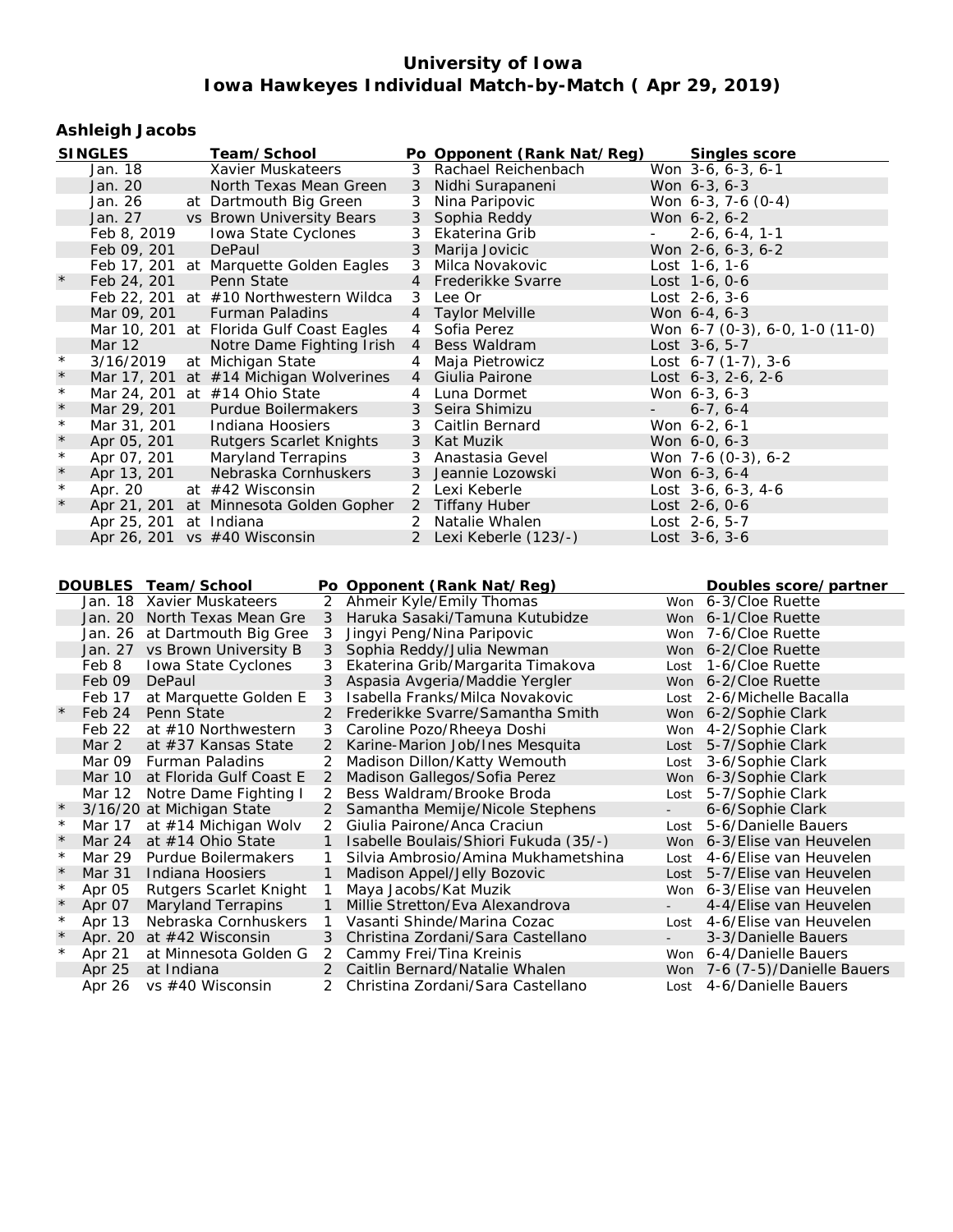#### **Samantha Mannix**

|            | SINGLES             |            | Team/School                                |                |                      | Po Opponent (Rank Nat/Reg)        |                     | Singles score                       |
|------------|---------------------|------------|--------------------------------------------|----------------|----------------------|-----------------------------------|---------------------|-------------------------------------|
|            | Jan. 18             |            | Xavier Muskateers                          |                |                      | 1 Ahmeir Kyle                     |                     | Won 4-6, 6-3, 6-4                   |
|            | Jan. 20             |            | North Texas Mean Green                     |                | $\mathbf{1}$         | Maria Kononova                    |                     | Won 7-5, 5-7 (0-8), 7-5             |
|            | Jan. 26             |            | at Dartmouth Big Green                     |                | 1                    | Abigail Chiu                      |                     | Won 4-6, 6-3, 6-4                   |
|            | Jan. 27             |            | vs Brown University Bears                  |                | $\mathbf{1}$         | Devon Jack                        |                     | Lost 3-6, 6-3, 2-6                  |
|            | Feb 8, 2019         |            | Iowa State Cyclones                        |                | 1                    | Maty Cancini                      |                     | Won 1-6, 6-4, 6-0                   |
|            | Feb 09, 201         |            | DePaul                                     |                | $\mathbf{1}$         | Keisha Clousing                   |                     | Lost $1-6$ , $7-5$ , $8-10$         |
|            |                     |            | Feb 17, 201 at Marquette Golden Eagles     |                | 1                    | Fleur Eggink                      | Lost $3-6, 3-6$     |                                     |
| $\star$    | Feb 24, 201         |            | Penn State                                 |                | 1                    | Gabby O'Gorman                    | Lost 4-6, 2-6       |                                     |
|            |                     |            | Feb 22, 201 at #10 Northwestern Wildca     |                | 1                    | Clarissa Hand                     |                     | Lost $6-4$ , $1-6$ , $0-1$ $(6-10)$ |
|            |                     |            | Mar 2, 2019 at #37 Kansas State Wildcat    |                | $\overline{1}$       | Margot Decker                     | Lost 4-6, 1-6       |                                     |
|            | Mar 09, 201         |            | <b>Furman Paladins</b>                     |                | 2                    | Katty Wemouth                     |                     | Lost $6-4$ , $2-6$ , $3-6$          |
|            |                     |            | Mar 10, 201 at Florida Gulf Coast Eagles   |                |                      | 2 Sara Kelly                      | Won $6-4, 6-3$      |                                     |
|            | Mar 12              |            | Notre Dame Fighting Irish                  |                |                      | 2 Ally Bojczuk                    | $Cost$ 0-6, 6-7     |                                     |
| $\star$    | 3/16/2019           |            | at Michigan State                          |                |                      | 2 Lauren Lemonds                  | Won 6-4, 6-1        |                                     |
| $\star$    |                     |            | Mar 17, 201 at #14 Michigan Wolverines     |                | $\mathbf{2}^{\circ}$ | <b>Brienne Minor</b>              | Lost $3-6, 5-7$     |                                     |
| $\star$    |                     |            | Mar 24, 201 at #14 Ohio State              |                |                      | 2 Isabelle Boulais (55/-)         |                     | Lost $6-7$ $(2-7)$ , $1-6$          |
| $^{\star}$ | Mar 29, 201         |            | Purdue Boilermakers                        |                |                      | 2 Ena Babic                       |                     | Won 1-6, 7-5, 6-0                   |
| $\star$    | Mar 31, 201         |            | Indiana Hoosiers                           |                |                      | 2 Natalie Whalen                  |                     | Lost $6-4$ , $3-6$ , $4-6$          |
| $\star$    | Apr 05, 201         |            | <b>Rutgers Scarlet Knights</b>             |                |                      | 2 Tess Fisher                     | Won 6-1, 6-4        |                                     |
| $\star$    | Apr 07, 201         |            | Maryland Terrapins                         |                |                      | 2 Millie Stretton                 | Lost 4-6, 3-6       |                                     |
| $^\star$   | Apr 13, 201         |            | Nebraska Cornhuskers                       |                |                      | 2 Vasanti Shinde                  | Lost $4-6, 0-6$     |                                     |
| $\star$    | Apr. 20             |            | at #42 Wisconsin                           |                |                      | 3 Anna Makarova                   |                     | $7-5, 4-6, 4-4$                     |
| $\star$    |                     |            | Apr 21, 201 at Minnesota Golden Gopher     |                | 3                    | Bita Mancera                      | Lost $4-6, 1-6$     |                                     |
|            |                     |            | Apr 25, 201 at Indiana                     |                | $\mathcal{S}$        | <b>Caitlin Bernard</b>            |                     | Won 6-4, 2-6, 6-3                   |
|            |                     |            | Apr 26, 201 vs #40 Wisconsin               |                |                      | 3 Anna Makarova                   |                     | Won 6-3, 2-6, 6-2                   |
|            |                     |            |                                            |                |                      |                                   |                     |                                     |
|            | DOUBLES Team/School |            |                                            |                |                      | Po Opponent (Rank Nat/Reg)        |                     | Doubles score/partner               |
|            |                     |            | Jan. 18 Xavier Muskateers                  |                |                      | 1 Anna Letto/Sophia Abelson       |                     | Won 7-5/Sophie Clark                |
|            |                     |            | Jan. 20 North Texas Mean Gre               | $\mathbf{1}$   |                      | Maria Kononova/Minying Liang      |                     | Lost 3-6/Sophie Clark               |
|            |                     |            | Jan. 26 at Dartmouth Big Gree              | 1.             |                      | Abigail Chiu/Racquel Lyn          |                     | Won 6-4/Sophie Clark                |
|            | Feb 8               |            | Iowa State Cyclones                        | $\mathbf{1}$   |                      | Annabella Bonadonna/Maty Cancini  |                     | Lost 3-6/Sophie Clark               |
|            | Feb 09              | DePaul     |                                            | 1              |                      | Keisha Clousing/Lenka Antonijevic |                     | Won 6-3/Sophie Clark                |
|            | Feb 17              |            | at Marquette Golden E                      |                |                      | 2 Elisabeth Desmarais/Lesley Foe  |                     | Won 6-2/Cloe Ruette                 |
| $^{\star}$ | Feb 24              | Penn State |                                            | 1.             |                      | Gabby O'Gorman/Olivia Rohrbacher  |                     | Won 4-2/Elise van Heuvelen          |
|            | Feb 22              |            | at #10 Northwestern                        |                |                      | 2 Julie Byrne/Hannah McColgan     |                     | Lost 1-6/Michelle Bacalla           |
|            | Mar 2               |            | at #37 Kansas State                        | 1.             |                      | Margot Decker/Anna Turco          |                     | Won 6-2/Elise van Heuvelen          |
|            | Mar 09              |            | <b>Furman Paladins</b>                     | $\mathbf{1}$   |                      | Julia Adams/Katrina Kozarov       | $\sim$              | /Elise van Heuvelen                 |
|            | Mar 10              |            | at Florida Gulf Coast E                    | 1              |                      | Maja Ornberg/Julia Ascua          |                     | Won 6-4/Elise van Heuvelen          |
|            | Mar 12              |            | Notre Dame Fighting I                      | $\mathbf{1}$   |                      | Cameron Corse/Zoe Spence          | $\omega_{\rm{eff}}$ | /Elise van Heuvelen                 |
| $\star$    |                     |            | 3/16/20 at Michigan State                  | 1              |                      | Maja Pietrowicz/Emily Metcalf     |                     | Lost 6-7 (4-7)/Elise van Heuvel     |
| $\star$    |                     |            | Mar 17 at $#14$ Michigan Wolv              | $\mathbf{1}$   |                      | Kate Fahey/Brienne Minor          |                     | Lost 2-6/Elise van Heuvelen         |
|            |                     |            | Mar 24 at #14 Ohio State                   |                |                      | 3 Luna Dormet/Danielle Wolf       |                     | Won 7-5/Michelle Bacalla            |
|            | Mar 29              |            | Purdue Boilermakers                        | 2              |                      | Caitlin Calkins/Ena Babic         |                     | Won 7-6 (7-1)/Danielle Bauers       |
| $^\star$   | Mar 31              |            | Indiana Hoosiers                           | 2.             |                      | Caitlin Bernard/Natalie Whalen    | Lost                | 2-6/Danielle Bauers                 |
|            | Apr 05              |            | Rutgers Scarlet Knight                     | $\overline{2}$ |                      | Kristiana Zahare/Jaci Cohcrane    | Won                 | 6-4/Danielle Bauers                 |
| $^\star$   | Apr 07              |            | Maryland Terrapins                         | 2              |                      | Anastasia Gevel/Arnelle Sullivan  | Won                 | 6-2/Danielle Bauers                 |
| $\star$    | Apr 13              |            |                                            | $\overline{2}$ |                      | Claire Reifeis/Jessica Aragon     | Lost                | 4-6/Danielle Bauers                 |
| $^\star$   | Apr. 20             |            | Nebraska Cornhuskers<br>at $#42$ Wisconsin | 1              |                      | Lexi Keberle/Anna Makarova        | Won                 | 6-1/Cloe Ruette                     |
| $\star$    | Apr 21              |            | at Minnesota Golden G                      | 3              |                      | Camila Vargas/River Hart          | Won                 | 6-2/Cloe Ruette                     |
|            | Apr 25              | at Indiana |                                            | 3              |                      | Somer Henry/Michelle McKamey      | Won                 | 7-6 (7-4)/Cloe Ruette               |